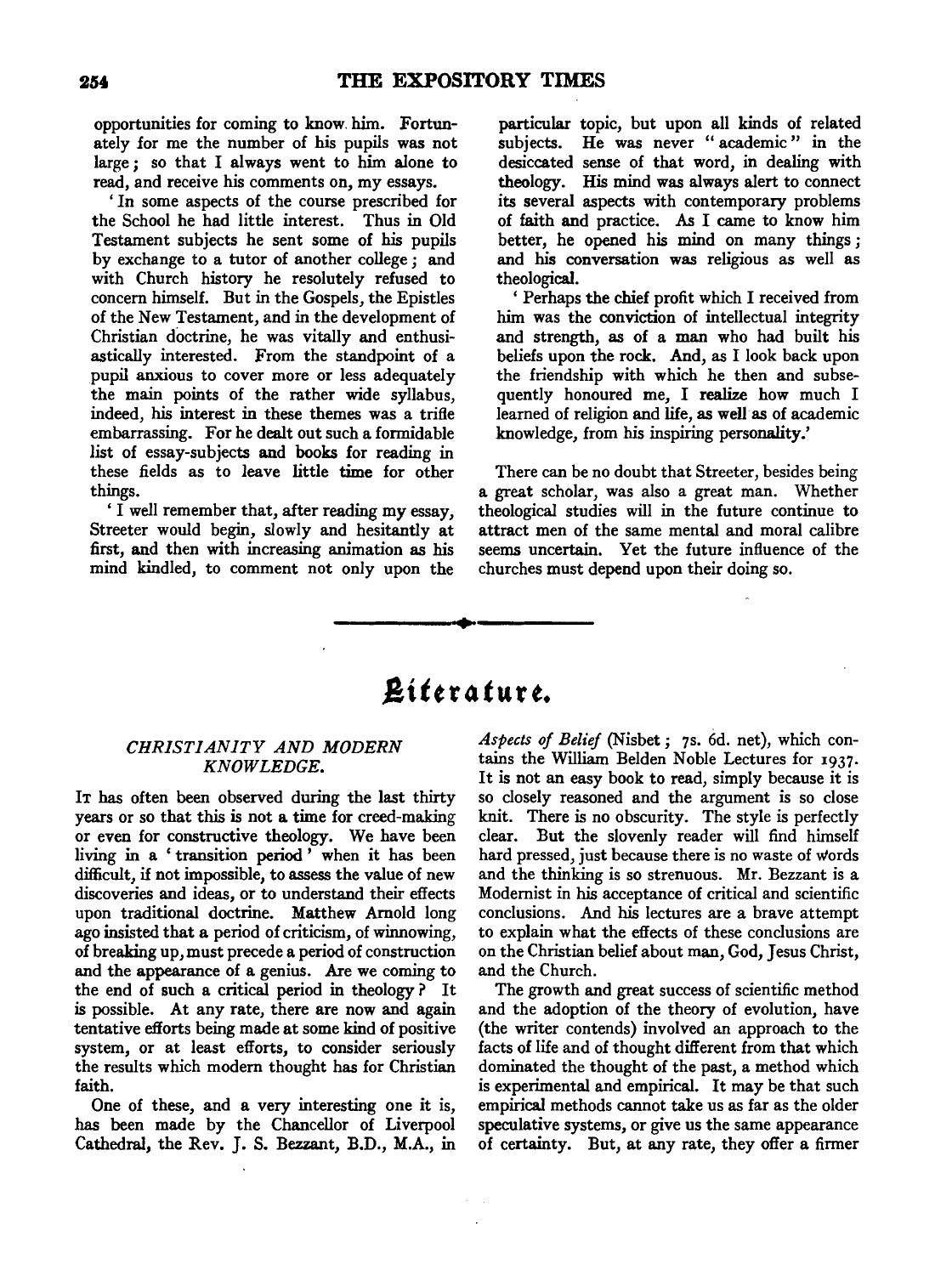basis for our inferences and even for those ventures of faith which may reasonably be made. That is the point of view from which the writer considers the doctrines mentioned above. And if we do not get as much from him as we would like, at least, we may be thankful for a contribution which is essentially positive, and we may remember that constructions such as this are tentative. We are only feeling our way towards system, if indeed it is system we are going to get.

It is inevitable that we should miss something in a work so definitely based on experience alone. If we were optimistic enough to expect any treatment of ' dogma ' or ' doctrine ' in the old sense, we are disappointed. Of the Catholic doctrine of the Person of Christ, for example, there is nothing. Of the Holy Trinity it must be enough to say that speculation about the nature of God as He is in His own Being transcends attainable human knowledge. It is doubtful whether such speculation is a *necessary*  representation of God as disclosed in religious experience. But we need not complain of a lack which the standpoint of the writer does not enable him to supply. What we have given us is much. It is a very real reinforcement of faith. It is firm ground on which we tread. And thoughtful, inquiring religious minds will find in this book full encouragement for those ' ventures of faith ' which the author himself regards as legitimate.

#### *DOCTRINE IN THE CHURCH OF ENGLAND.*

In 1922 the Archbishops of Canterbury and York appointed a Commission on Christian Doctrine. Its Report has at length been issued : *Doctrine in the Church of England* (S.P.C.K.; cloth 4s., paper 2s. 6d. net). It makes very interesting reading for those who are concerned with the theological statement of the Christian faith, and more especially for those who welcome the advance of a progressive Christian theology. It is gratifying for such to realize, as they may readily do from the pages of this book, that responsible leaders in the Church of England are alive to the tendencies of modem Christian thought and freely concede to the members of the Church of England, clergy and laity alike, the right to hold certain views which would have been ruled out as heterodox or even heretical a generation or two ago.

The Chairman of the Commission, the Archbishop of York, explains in the Introduction that the Commission does not attempt to survey the whole field of theology, much less to produce a systematic treatise, but gives most attention to those subjects which have been occasions of recent controversy within the Church of England or causes of confusion in Anglican practice. The Prolegomena treats of the sources and authority of Christian Doctrine ; then are treated in the three successive parts of the book : the Doctrines of God and Redemption, the Church and Sacraments, and Eschatology. The scheme of treatment is not so much determined by the logical order of theological exposition or the psychological order of personal apprehension as by the contemporary situation within the Church of England. Which chiefly accounts for the fact that nearly one-half of the book is devoted to the section on the Church and Sacraments, the doctrine of the Sacraments bulking largely. The case would be different in a similar Report presented by a Commission of the Church of Scotland or one of the Free Churches of Great Britain.

One feature of the Report that strikes us in the perusal is the emphasis laid on the possibly symbolical character of certain traditional Christian beliefs. It is part of the aforesaid concession to a more liberal standpoint in Christian theology. By a symbolical statement is meant in this connexion, a statement affirming a particular fact which has value as a pictorial expression of a spiritual truth, even though the supposed fact itself did not actually happen. Accordingly, it is not 'of necessity illegitimate to accept and affirm particular clauses of the Creeds while understanding them in this symbolic sense.' But the safeguarding words are added : 'It is, however, in any case essential to hold that the facts underlying the Gospel story-which story the Creeds summarize and interpret-were such as to justify the Gospel itself.'

The notion of symbol is recognized, of course, as having wider application than to Credal statements. Thus it is said : ' No objection to a theory of evolution can be drawn from the two Creation narratives in Gn i. and ii., since it is generally agreed among educated Christians that these are mythological in origin, and that their value for us is symbolic rather than historical.' Or again: ' It is legitimate for a Christian ... to interpret the language, whether of Scripture or of the Church's Liturgy, with regard to angels and demons in a purely symbolical sense.'

But the most important application of the notion of symbol, from the point of view of Christian doctrine, is its application to credal statements, as in the doctrines of the Virgin Birth and Physical Resurrection as affirmed in the Apostles' Creed. On the first doctrine, that of the Virgin Birth, it should be noted that while all the members of the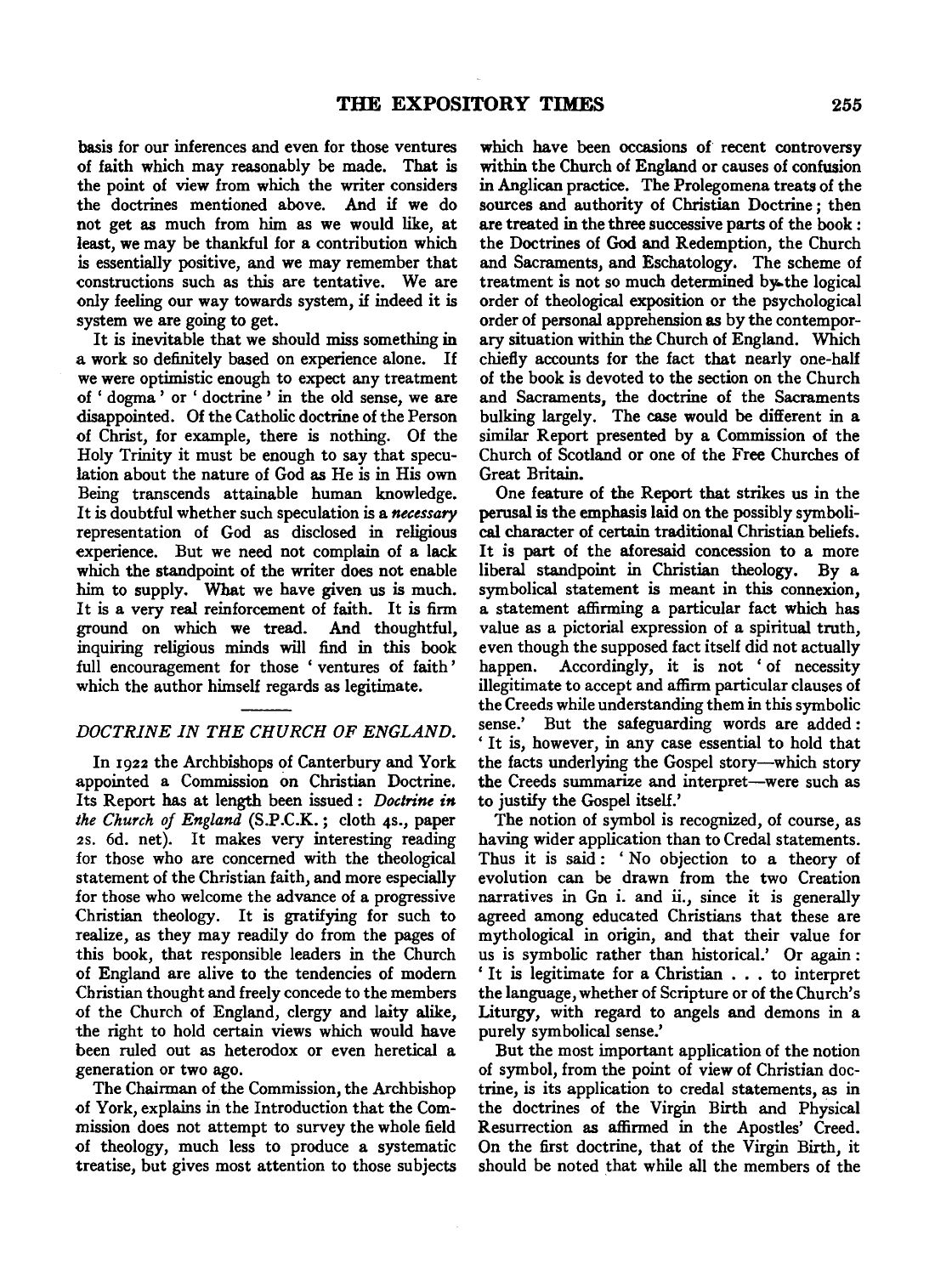Commission fully accept the reality of the Word made flesh, ' which is the central truth of the Christian faith,' some among them do not regard that truth as integrally bound up with belief in the Virgin Birth. They would, however, look upon the Virgin Birth as a symbol of the Incarnation.

As for the doctrine of Physical Resurrection, take it only in relation to the life of Christ. While the members of Commission agree that the story of the empty tomb symbolizes the fact of Jesus having risen from the dead, they are not all agreed in holding the traditional explanation, namely,' that the tomb was empty because the Lord had risen.' Thus the minority of the Commission would refer the connexion made in the New Testament between the emptiness of a tomb and the appearances of the Risen Lord ' rather to the sphere of religious symbolism than to that of historical fact.'

It should perhaps be added that, as we noted in our February number, the Archbishop of York declares his own wholehearted acceptance as historical facts both of the Virgin Birth and the Physical Resurrection of Jesus, in this refusing to align himself with liberal theology in two of its characteristic qualifications of the traditional theology.

We commend the whole volume to our readers as marking an epoch in Anglican doctrine.

#### *GREAT PREACHING.*

Volumes of sermons do not occupy the place they used to in current religious literature. Comparatively few sermons see the light of publication. The interest of the religious public seems to be centred rather in matters of apologetic. It is problems we are concerned with to-day. Partly, doubtless, owing to the uncertainty created by the negations of scientists and moralists, and partly owing to the fluid condition of religious thinking in this age of transition. There is, however, always a place and a welcome for great preaching. And Messrs. T. & T. Clark have done a real service by their ' Scholar as Preacher ' series. The long list of contributors is notable for the distinction of the names included. Among these are Professor Zahn, Dean Inge, Dr. Gossip, Archdeacon Charles, Dr. W. M. Macgregor, Dr. Hugh R. Mackintosh, Dr. W. P. Paterson, Dr. James Mofiatt, and Dr. Hastings Rashdall. It is a brilliant company. But it may be questioned whether any of the former volumes has a greater title to distinction than the latest, *The Gates of New Life,* by the Rev. James S. Stewart, B.D. (7s. net).

Mr. Stewart vindicated his scholarship by his Cunningham Lectures on Pauline Christology. He has vindicated his place among the great preachers in this volume. It is aptly named, for its main appeal is to youth. He knows the problems and difficulties of youth, and he is not afraid to state clearly and strongly the case against faith. But he has something to say about this which is reasonable and which must have sounded reasonable to the most critical of his hearers. There is nothing trivial in these sermons. We suffer too often to-day from ' clever ' sermons on clever little texts, or from catchpenny titles meant to attract the indifferent. Do such tactics really attract them ? At any rate, here in these sermons we have always and only great themes. The eternal issues of life are presented fairly and squarely by one who is alive to their vital urgency and who knows the moral and religious situation that faces youth to-day.

One thing must be said about these sermons particularly. The preacher is not only well-furnished intellectually. He has himself a passionate faith in Christ. Wherever he begins he always ends with Christ. And everywhere we find the note of deep conviction. It is not emotion, though emotion is there. It is simple, enlightened, assured, confident faith. And there is no power in preaching like that. Here, we can imagine his hearers saying to themselves, is a man who knows and who also believes. Dr. Denney once said of preaching that it often had good bait but no hook. These sermons have the hook. The preacher's own certainty becomes a plea for decision. We are always faced with the pressure of God on our souls. In that all-important matter these sermons may show other preachers the way.

#### *THE EARLY HISTORY OF ISRAEL.*

In *The Fulness of Israel* (Milford; 8s. 6d. net) Canon W. J. Phythian-Adams has developed and continued the line taken in ' The Call of Israel.' The new book consists of six lectures, originally delivered under the terms of the Warburton Trust in the years 1935-1937· The chapters are entitled: 'The Church and the World,' 'The Book of Old Israel,' 'The Call of Israel,' ' Exodus,' ' Success and Undoing,' and 'Servitude.' There is also a sketch map illustrating Chapter Ill. The author's views on the early history of Israel-we might almost say the prehistory of Israel-will be familiar to most of his readers. Into the exposition of the Patriarchal Age he has introduced a good deal of material made available by recent archæology, developing, in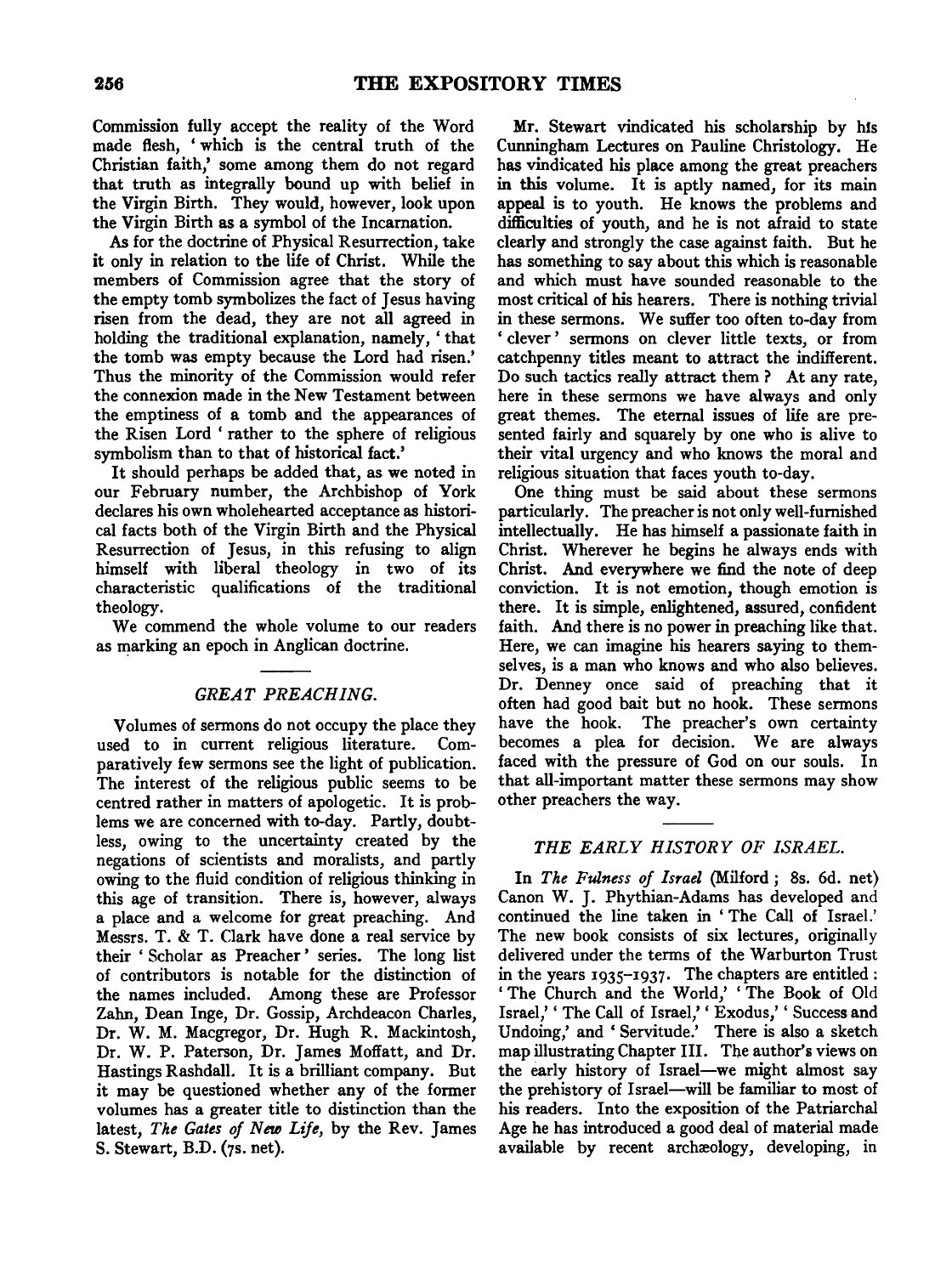particular, a theory of Hurrian influence. He still holds to the view that the events of the Exodus were due to a volcanic outbreak, and carries the theory so far as to suggest that the plagues of Egypt were due, in the first instance, to pollution of the Nile by some convulsion far up its course. Like others (including even Gressmann), however, who adopt this type of explanation, he fails to give adequate ground for the theory. While it is beyond dispute that the whole region to the east of the Great Rift is volcanic, no evidence as to the geological period is adduced, and readers have a right to ask for the evidence. Modern lava beds are to be found in the area of the Hauran in the north, and in that of the Harras in the south. The theory adopted by Canon Phythian-Adams may be correct, but before it can claim general acceptance, it must supply either direct literary evidence from Egypt or adequate assurance by competent geological authorities that there has been fairly extensive volcanic activity in the neighbourhood of the Gulf of Akaba *within historic times, i.e.* in the most recent geological period. Another weakness (shared by Professor Garstang's work) is to be seen in the reconstruction of the history between Joshua and Samuel, and the confidence placed on the chronology of Judges. Granted that Jericho fell *c.* I4oo B.c., the mention of four hundred and eighty years in  $I K 6<sup>1</sup>$  must be regarded as an accidental coincidence. Knowing, as we do, that even the Biblical figures given for the eighth century kings of Israel are in almost hopeless confusion, it is difficult to believe that those relating to a period seven centuries earlier have been transmitted with substantial accuracy. Further, Dr. Phythian-Adams would have us believe that the great mass of the Israelite people during the age of the monarchy was on a far higher moral and religious level than is generally supposed. This view is in direct contradiction, not only of the attitude taken by the prophets (whose testimony the author seeks to minimize), but also of archaeological evidence now available, and of the psychological factors which must have played a large part in the spiritual history of Israel. At the same time, the whole presentation of the story of the people is vitiated by the failure to give adequate recognition to the constant interaction of the two social and economic orders which continued to exist side by side in Israel at least down to s86 B.C.

On the other hand, it is difficult to speak too highly of the general tone, purpose, and outlook of this book. Chapters 1, 2, and 6 form a noble exposition of the divine plan for the redemption of humanity. Canon Phythian-Adams's orientation of all Biblical history to Jesus strikes the keynote for the whole work. His analogy between the story of Israel and that of the Church may seem fanciful at first sight, but, presented in his brilliant rhetorical style, these parts of the book, and especially the last chapter, will make an irresistible appeal to every serious reader. It is indeed time that we were called back to the ancient truth that the whole Church is the 'Servant of the Lord,' that she (and her members) must be crucified with Christ, that she must ' go to Him without the camp, bearing His shame.'

## J AND E.

Old Testament critics have long entertained doubts as to the unity and homogeneity of the older portions of  $Gn$   $I-II$ , and numerous attempts have been made at further analysis. Dillmann felt that the northern tradition was represented in these chapters, as well as the southern and priestly. Budde and others, notably Eissfeldt, have isolated several strands within the J thread, and now we have a searching discussion of the whole problem from the Norwegian scholar, Sigmund Mowinckel-The Two Sources of the Predeuteronomic Primeval *History (JE) in Gen. I-II* (Avhandlinger utgitt av Det Norske Videnskaps-Akademi i Oslo : II. Hist.- Filos. Klasse 1937, No. 2; Kr.s.oo). Like his predecessors, he is conscious of a number of discrepancies and doublets, especially in the treatment of Cain. With these as his starting-point, he skilfully disentangles two main threads of narrative. They are largely parallel to one another-the one, A, has (I) the Creation, (2) the Paradise story, (3) Cain and Abel, (4) the List of the First Men, (5) the Giants' arrogance and Yahweh's intervention, (6) the Dispersal of Mankind, (7) the Husbandman Noah and his three sons, (8) the Genealogy of the sons of Noah, (9) the Transition to the story of Abraham. B does not mention the Giants or the Dispersal of Mankind, but does include the Flood ; otherwise it is generally parallel to A, though sometimes taking a very different point of view. Closer examination shows that the A strand is to be identified with J, and the B strand with E. Mowinckel then discusses the Babylonian matter to be found in the two strata. The Nimrod notice is the only J passage for which he finds a Babylonian origin, but E has borrowed the Flood story from Mesopotamian sources. The Eastern elements were not, as is commonly supposed, introduced into Palestine in pre-Israelite times and taken over from the Canaanites by Hebrew tradition. On the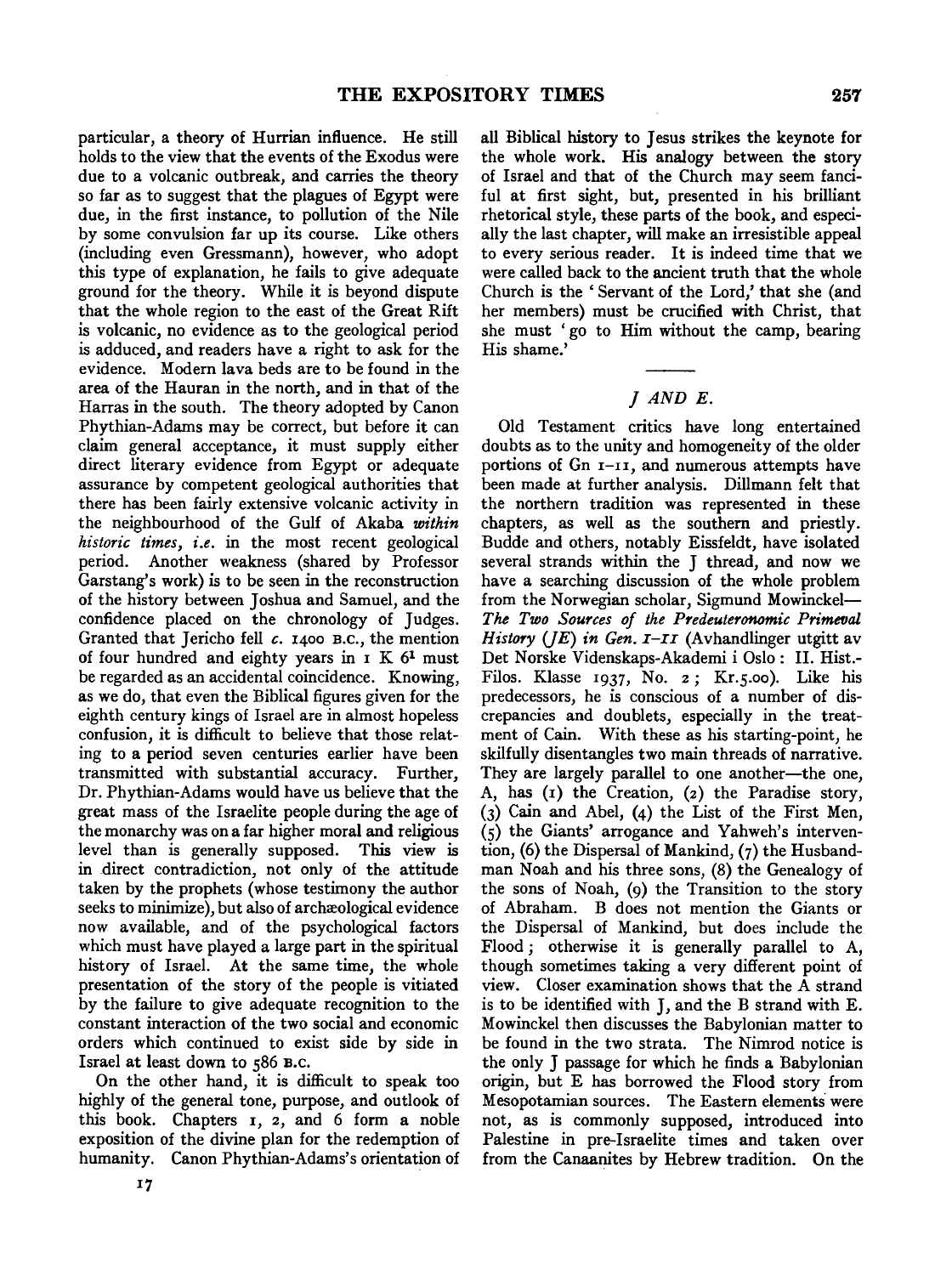contrary, they became current only .in the latter part of the Hebrew monarchy.

As was to be expected, Mowinckel has argued his case with learning and skill-incidentally, he writes unexceptionable English-but there are weaknesses in his position. The attribution of the earlier Flood narrative to E would appear, on the surface, to mean that the divine names must be abandoned as a criterion for distinguishing J and E in Genesis. Mowinckel is aware of the difficulty, and meets it by reference to the text of the LXX (p.  $57$  f.), but his reasoning is not conclusive, and the reader may feel at times that the author himself is not wholly convinced. On the whole, the theory of different southern strata still seems preferable. Further, in assigning a late date to the entry of the Babylonian elements into Israelite tradition, Mowinckel fails to allow for other aspects of Israelite life and thought. We know, for instance, that a creationmyth similar to that of Babylon was current in Israel, though it is hardly represented in the official account of the beginning of things. The basis of Israelite law, too, is similar to that found in Mesopotamia at the beginning of the second millennium B.c., and, as Jirku has shown, the Book of the Covenant represents a more primitive form of that law than the Code of Hammurabi. The only possible conclusion seems to be that it was known and generally accepted in Palestine before the end of the third millennium B.c., and that it reached the third millennium B.C., and that it reached<br>a Israelites *sig* their Canaanite predecessors. If the Israelites  $via$  their Canaanite predecessors. If the civil law came thus to Israel, surely it is not probable that the mythology followed the same<br>probable that the mythology followed the Same<br>wto  $\frac{3}{2}$ . It may be admitted that  $\frac{3}{2}$ route? It may be admitted that the Flood story<br>finds no place in what has survived of the earliest J stratum, but Mowinckel's is not the only possible solution. Yet even those who disagree with his conclusions will welcome this clearly stated and closely reasoned discussion of the facts.

# *BUDDHIST SECTS OF JAPAN.*

For those who are interested in Eastern thought, rui muse who are interested in Eastern thought, book-*The Buddhism*, here comes a delightful<br>book-*The Buddhist* Sectoral *Letter*, by E. Steinilber  $book$ –The Buddhist Sects of Japan, by E. Steinilber-Oberlin, translated by M. Logé (Allen & Unwin; 10s. 6d. net). Every one knows that the permutations and com-

bit binds of thought in that permutations and combinations of thought in that protean faith are even more astonishing than the variety in Christianity. There seems to be a great gulf fixed between the splendours of Rome and the simplicity (some might say the uncouthnesses) of the Salvation Army;<br>between the Sacramentalism of the High Church-

man and the Quakers, with their, to him, barren services and truncated creed. And yet, beneath the staring differences, all are united by deep and central and underlying truths, common to them all. But the varying creeds and practices within the one all-embracing reverence for Buddha are far more staggering. It is a long, long way from the passionate human struggle for salvation—with a pathfinder but no saviour-and with every faculty of mind and will clenched in strained concentration on the task of breaking through in one's own strength, so characteristic of the Hinayana, to the purely evangelical faith in divine grace and forgiveness as the sole hope for a sinful suffering mankind, as held by the Jodo and the Shinshu sects; or from the somewhat self-centred ideal of the Arahat to the ecstasy of self-sacrifice which is the goal of the Bodhisattva, and yet all alike are Buddhists, owing everything to that teacher.

A very striking instance of all this is, of course, found in the famous sects of Japan with their extraordinarily diverse philosophies, and rites, and concepts of salvation, and how it must be reached ; among which it is not easy for a stranger to pick his way without blundering and confusion of mind. Helpful books exist, like Fujishima's, or Eliot's well-known studies. But none will prove a better introduction, and more than an introduction, into these matters for the Western mind, than this new work. It is written by one who, living among the Buddhist monks, has learned greatly to love and reverence them. It consists of statements of the various positions, and quotations from the sacred Scriptures of each sect, and so on ; but especially of conversations with recognized Japanese authorities upon each sect-men with the right to speak for their respective communities-with peak for their respective communities-with ticstion and answer, put and returned, with pernence and sinewaness and menury necuom. mether. But one must rise up from the book with atter. But one must use up from the book with a real liking for the author and an increased respect and admiration for the Buddhist scholars and the Buddhist saints.

#### *IMMORTALITY.*

More than thirty years ago Count Hermann Keyserling published his *Unsterblichkeit.* A second eyseming published in *Unsterbathken*. A second the Oxford University Press has now issued a translation of it from the third edition by Jones. Marshall under the title *Immortality* (1os. 6d. net). Marshall under the title *Immortality* (10s. 6d. net).<br>The book is described in the subtitle as 'A Critique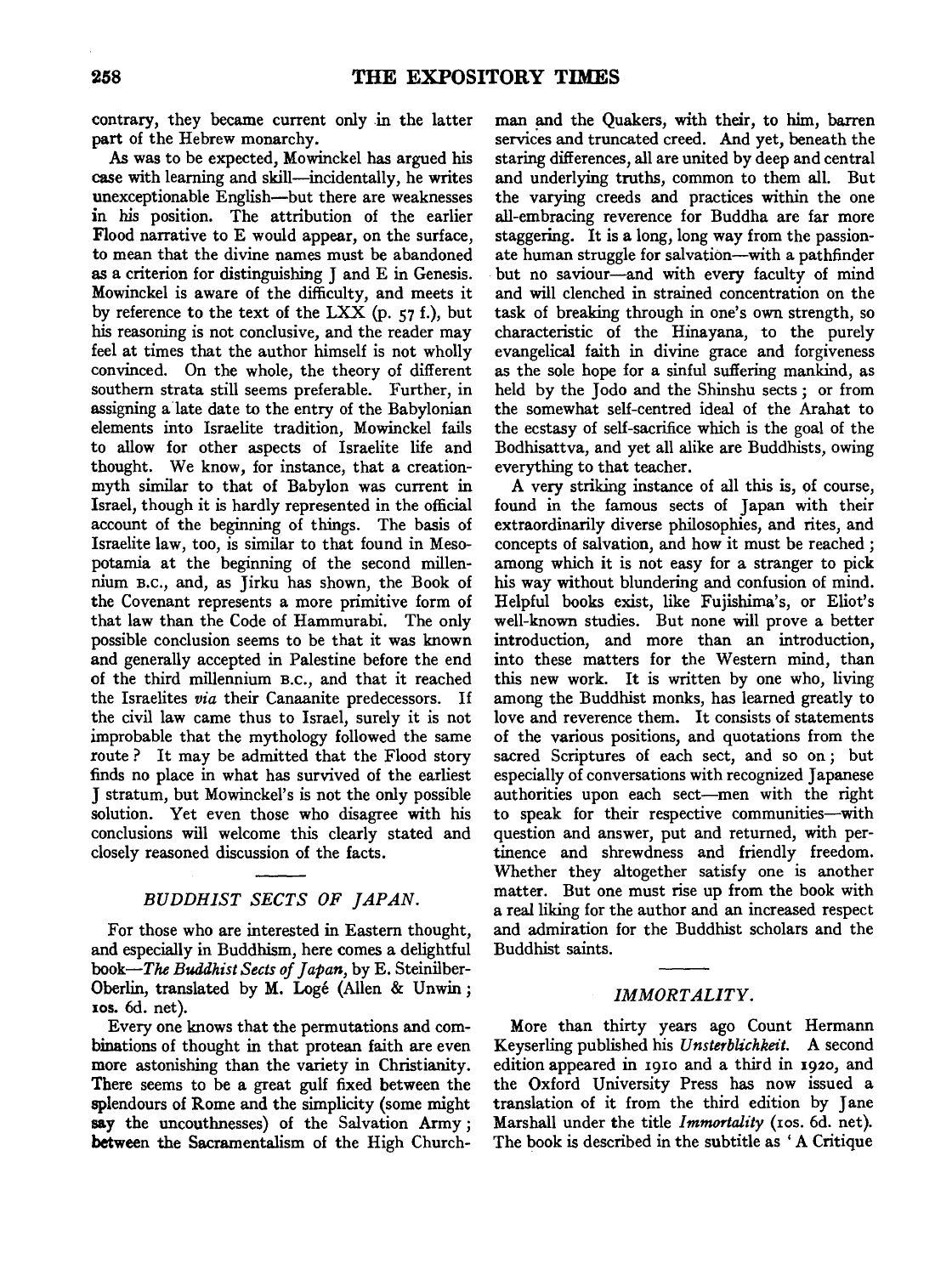of the Relations between the Process of Nature and the World of Man's Ideas.' It does not profess to be anything more than a critical phenomenology, expressly confined to the realm of possible scientific experience. It abstracts throughout from the purely metaphysical. So that the reader who goes to it under the assumption that the author endeavours to tell us something about what suprasensible reality is ' in itself ' will meet with disappointment.

The author takes us into his confidence in the Preface in a manner not altogether reassuring. He tells us that he was out of sympathy with his book by the time the second edition was called for, but that the spiral course of inner development has brought him quite near to its standpoint again. Only he could not have written the book now. He has passed beyond the stage of knowledge which it represents. It should, however, appeal to those who are still seeking to penetrate from the outward to the inward, who behold the metaphysically real but have not yet inwardly apprehended it. Thus his book should be regarded, and should serve, as a signpost upon the spiritual way.

The titles of his chapters may indicate the wide range of the discussions: Of Immortality in General, The Thought of Death, The Problem of Belief, Duration and Being-Eternal, Consciousness, Man and Mankind, Individual and Life.

So widely does the writer range in the course of his critique of the notion of Immortality, and so many judgments does he cite or express, that his book contains much that is open to question. Take at random two statements, neither of which would commend itself to the student of the Old Testament : 'Jahveh was, in his youth, a daring knight-errant, comparable to Siegfried rather than Wotan'; or again, ' Original sin indeed represents the most profound, if not the only profound, metaphysical thought of the Old Testament.'

On the other hand, the writer astonishes us by the scope and variety of his learning and intrigues us by his mental agility, displayed so often in unexpected collocations of ideas and beliefs. One lays down the book, after perusing even less than a single chapter, with a sense at once of satisfaction and no little bewilderment. For he is a writer extremely difficult to ' place.'

Here is a characteristic passage which gives an impression of the central teaching which he would convey (the Bergsonian and pantheistic flavour is obvious): 'Life is Becoming, motion. Every concrete thing comes into being only to pass away. One moment is the grave of another. So, too, one

species is the grave of another. The types, which once prevailed in the world, to-day exist no longer. We men, too, shall one day be forgotten. And yet Life urges us onward, irresistibly and consciously. Our ideal lies in the remotest future, in a future which perhaps lies beyond the race of Man. . . . All races pursue their own extinction. What is it which abides in the unceasing flux, the abiding for which they live, for which they toil, for the eternal continuance of which they long ?-It is not the temporal types, races, and kinds ; it is the eternal Life itself.'

## *I SPEAK FOR THE CHINESE.*

There is no doubt at all about Mr. Carl Crow's first-hand knowledge of his subject. *I Speak for the Chinese* (Hamish Hamilton; 3s. 6d. net) is not only a thoroughly well-informed account of the relations between Japan and China from the time of ' the twenty-one demands' until the present war, but one feels that it is a fair account. Mr. Crow has been much in China for the last twenty-five years, and he was appointed by the American Government as Far-Eastern Representative of the Committee of Public Information during the War. In 1915 he happened to be in Tokyo, and his account of the part that he himself played in making public ' the twenty-one demands' is as thrilling as any detective novel.

In a book which contains only a little over one hundred and thirty pages it is not possible to do more than give an outline of events, but Mr. Crow does let us see what lies behind them-the reasons for the Japanese policy. There is the jealousy between the Japanese Army and Navy; the divinity of the Emperor is interpreted in such a way that any act committed by a subject of Japan for the glory of the Emperor finds entire justification in the eyes of all his fellow-countrymen; then, again, there is an absolutely sincere belief that all their conquests are in self-defence.

Mr. Crow leaves us with the question: After China, what? 'Suppose that Japan wins this war of conquest. She will then have possession of all of China, but will she be secure ? That she will be is not a reasonable assumption, for her southern outposts would be seriously menaced by the heavily fortified British colony of Hong-Kong. From here the British could at any time dispossess her of the rich and populous city of Canton and control the trade and shipping of South China. By the time she was confronted with this problem, Japan, in possession of China, would control about one-third of the population of the world.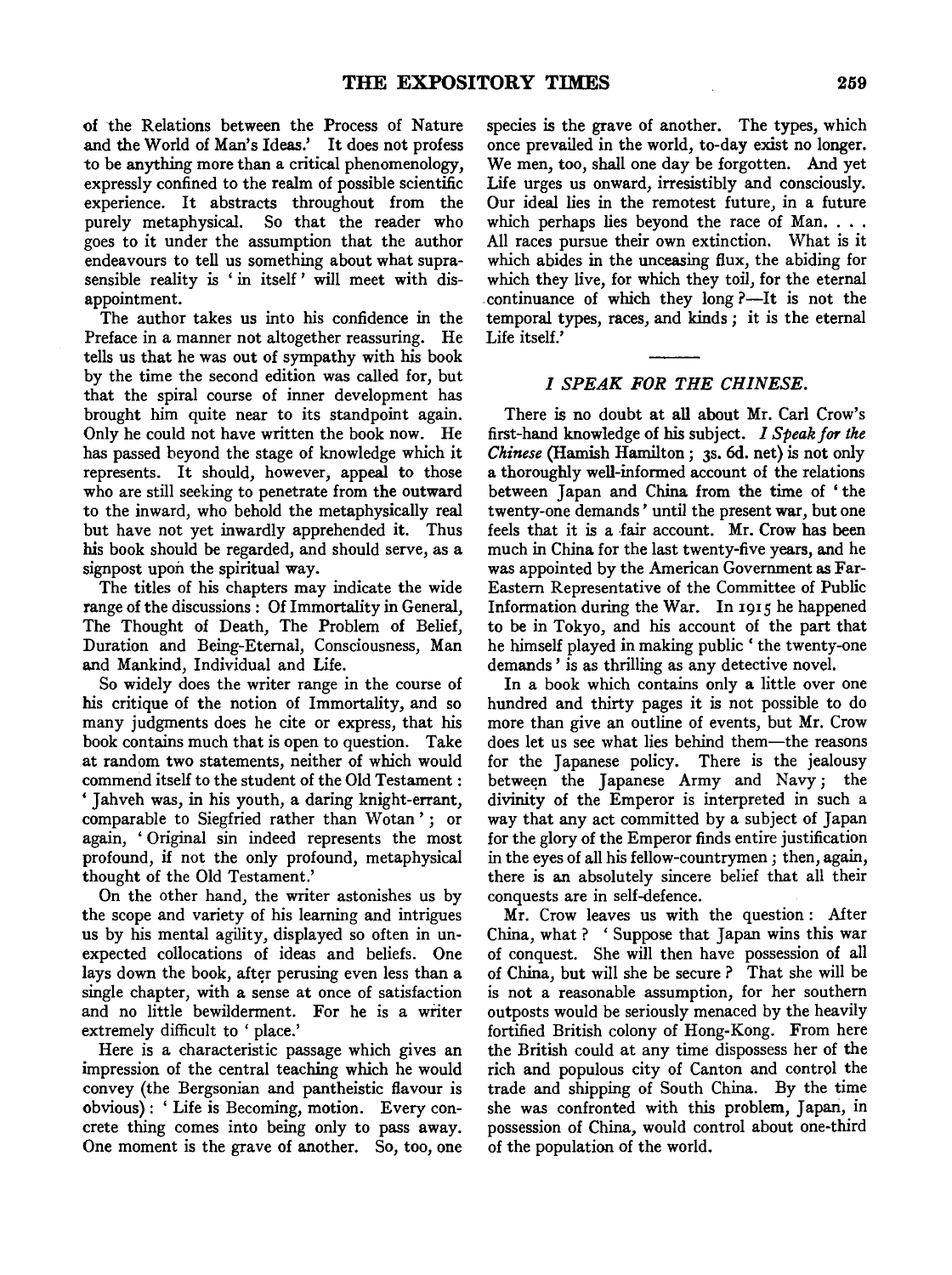'Hong-Kong could not be securely held without possession of Singapore, the Dutch East Indies, and the Philippines-and so, if we follow the Japanese justification for conquest and expansion, we find ourselves in a series of vicious consequences to which there can be no logical end.'

A most fascinating and enlightening volume has been issued through Messrs. Alien & Unwin, containing a series of broadcast talks given in the spring of 1937. The title is *The Population Problem: The Experts and the Public* (ss. net). The talks were in dialogue form, with Mr. T. H. Marshall as interlocutor. Chapters are contributed by Professor A. M. Carr-Saunders, Mr. H. D. Henderson, Mr. R. R. Kuczynski, and Professor Arnold Plant. Four representatives of the public were invited to give their views-a clerk in London, two women from a Yorkshire mill, and a man from a depressed area in Wales. Shoals of letters from the public completed the material. The causes of the fall in the birth-rate, its results, its cure, are all thoroughly explored, and Mr. Marshall sums up. This is a book which everybody should read. Here are two facts. In 1770 the average length of a white person's life was thirty years. To-day it is sixty years. That is one. Here is the other, not so much a fact as a scientific prediction. If the average size of the English family remains what it is now, the population will soon begin to decline, and in a century from now it will be about half its present size.

India Calling, by the Rev. Charles Winsland, B.D. (Allenson; 3s. 6d. net), is a light-hearted book upon serious subjects. Mr. Winsland has no need to pray for a sense of humour, but he would be none the worse of a keener power of discrimination between good jokes and bad. Some of his pleasantries are quite out of place, as, for example, when he interprets the Hindu doctrine of ' one-pointedness ' as the concentration of the contemplative on the point of his nose. His judgments do not suggest any great depth of knowledge, and he has, on several subjects, failed to liberate himself from the purely conventional attitude of many Europeans in India. His knowledge of Hinduism and Muhammadanism is discursive, and he is more favourably impressed by the latter than by the former. His description of Buddhism is accurate as far as it goes, but does not go very far. His treatment of the Anglo-Indian problem is based upon direct acquaintance with this community, which he aptly describes

as ' the Cinderella of modern India,' and is really the only chapter which justifies the publication of the book. But even here his bitterness prevents the facts from producing effectively the impression which they ought to make.

His views on politics do not rise far above the usual level of club~chat. He reproduces the wellworn observation about the educated being an insignificant minority-and noisy and dangerous at that-without considering that the influence of the educated minority is perhaps greater in India than in any other part of the world, and that certain leaders of the people have been capable of sacrifices which have made the world wonder. The Nationalists, according to him, are mostly briefless lawyers, and he overlooks the fact that some of them are men of independent means, not at all dependent on their profession, and that one at least, on his interpretation of the demands of principle, resigned from the I.C.S., which is not usually considered to be, as a Service, the last resort of the destitute. Again, he considers that the publication by itself of Volume I. of the Simon Report was ' a masterpiece of political strategy,' whereas the contrary opinion, that it was a political blunder of the first magnitude, was held by many people quite competent to judge the situation. Mr. Winsland hopes that his book may be used by study-circles ; we hope that no study-circle will be surrendered without protection to its guidance. With reference to the title, did not a book with this same title, written by Cornelia Sorabji, appear only a few years ago ?

Those who are practically interested in the conduct of children's worship should procure *Little Church at Worship,* by the Rev. Zia Bentley (H. V. Capsey, Ludgate Circus House, London; 2s. 6d. net). It records the result of an experiment in leading the minds of children in worship, and also illustrates the spirit in which it should be conducted. Orders of service are given, but also no less than twenty examples of how the thing was done in the ' Little Church.' It would be difficult to name another book so full of real guidance and help in this highly important matter. The author not only loves children but has entered into their minds in a way and to an extent that amount to genius.

A memorial volume containing selected and characteristic writings of the late Rev. H. J. Wotherspoon, D.D., has been published by Messrs. T. & T. *Clark-What Happened at Pentecost* (ss. net). Dr. Wotherspoon was a well-known and much respected clergyman of the Church of Scotland. His doctrine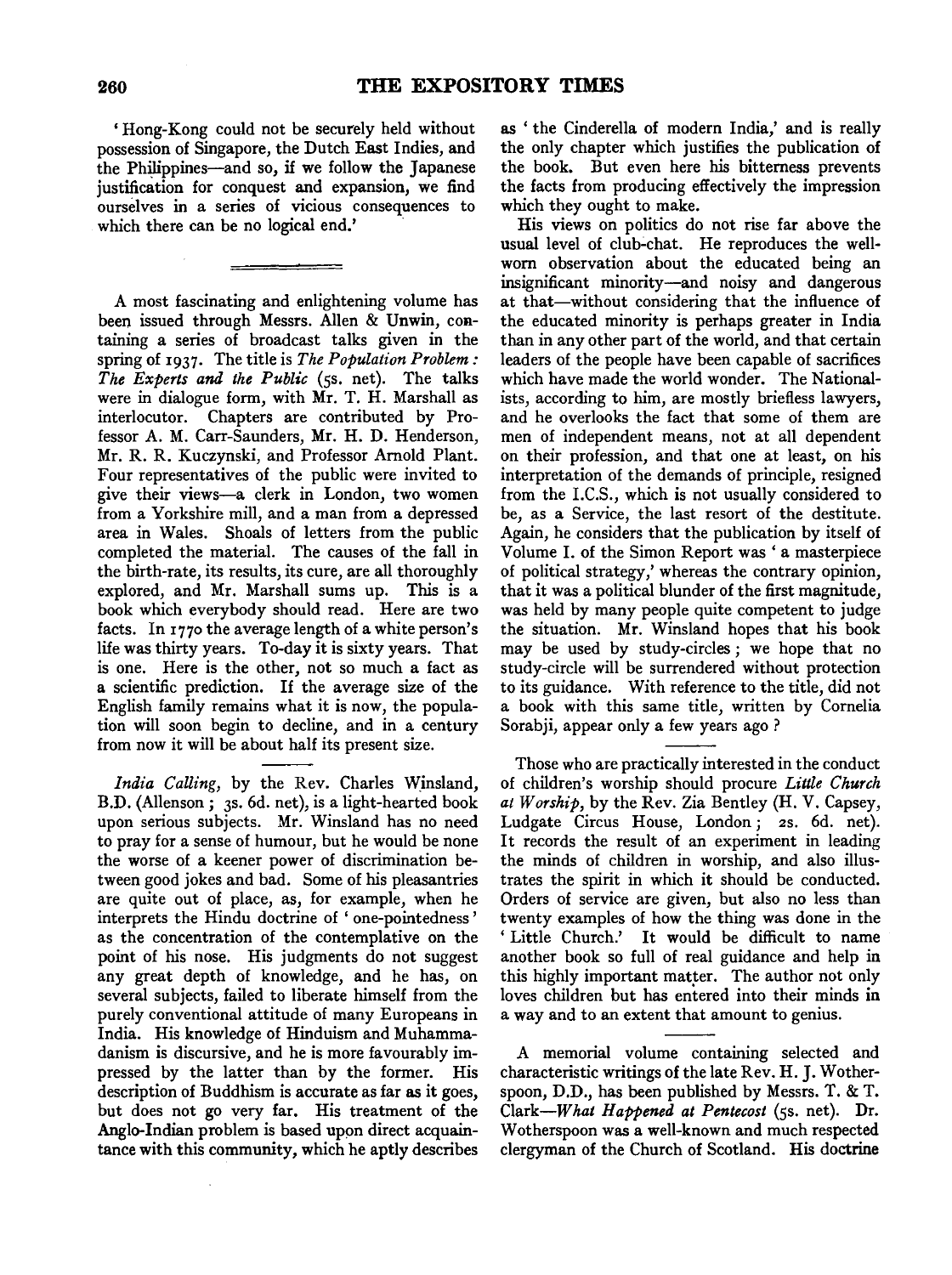and practice were ' high,' and he had all the qualities usually associated with that school, catholic orthodoxy in belief and a profoundly devout spirit. Both of these characteristics are illustrated in the discourses printed in this book, the first half of which is occupied with a statement of the catholic faith, the second with essays on various aspects of the devotional life. Anonymous editors have prefixed to the selections a fairly full biography.

The Reverend Mitchell Hughes has the gift of writing well for children. In addition to that he has hit upon a really good and fresh idea in *The Bible Puzzle Book* (James Clarke & Co.; 3s. 6d. net), so this provides a fine variety to the usual book of children's addresses. Each chapter tells an Old Testament story but omits the names. At the end of the book there is an appendix with these. In his foreword Mr. Hughes says : ' It occurred to the writer that, if its unknown or lesser known stories of romance and adventure can be rediscovered, children may be persuaded to search the Old Testament with deeper interest and pleasure, and perhaps find help for their own lives in the records of those failures and successes of long ago.'

This is a book which can be put to all sorts of uses, and no one who has anything to do with children will regret getting a copy.

The building of a church, however interesting to the parties concerned in it, is not a subject about which one would care to write a book. Yet here it has been done, and well done. The title is *The Story of St. Mildred's, Addiscombe,* by the Rev. Charles W. Budden, M.D., and Mr. R. R. Hutchinson (Clayton; *zs.* 6d. net). The achievement here re- • corded is certainly a notable one-a church costing  $f_4$ o,000, built, and nearly cleared of debt in six years, and its vicar takes a very pardonable pride in telling the story. He has done more than that, however, for the first part of the book is given to recording the history and legends connected with St. Mildred to whose memory the church is dedicated. The story of the building of the church is a fine stimulus to faith. ' The phrase that faith can remove mountains has become proverbial, and yet only a few believe it .... Just as when Nehemiah began to restore the walls of Jerusalem and rebuild the Temple there were many who scoffed and sneered, "The thing can't be done," so it was with us. But the congregation, filled with the Spirit of God, removed the mountains of prejudice and stupidity, of selfishness and ignorance, and they conquered.' The book is adorned by an

uncommonly fine coloured photo of the interior of the church.

A nativity play, *Gold and Frankincense,* has been written by Mr. Richard Whitwell (C. W. Daniel; IS. 6d. net). It is difficult to assess its value without knowing whether it is meant to be per- . formed by or for children or adults. If by the former, some parts seem unsuitable. If by the latter, criticism will be less unsympathetic. In any case, it is worth looking at. Permission to perform it may be had from the publishers at a moderate fee.

Recent years have witnessed a revival of interest in the textual criticism of the Old Testament, and there is a growing feeling that a new systematic and scientific method must be developed for handling the text. A study of the Kethib-Qere-*The Biblical Text in the Making* (Dropsie College, Philadelphia; \$2.5o)-by an American Jew is, therefore, very welcome. Dr. Robert Gordis, the author of this monograph, finds that there are two stages in the use of the Qere. In the first the aim is to guide the reader and to warn him against blasphemy, coarse language, or incorrect pronunciation; in the second we have records of alternative readings. Dr. Gordis accepts the normal view that the Hebrew text, as we now have it, is based on a single approved MS. He believes, however, that variations still persisted, though few of them made a real difference to the meaning of the text, and that some of these were perpetuated in the Qere. He has cited and classified the 1350 instances of Kethib-Qere which he finds in the Bible, and has argued his position with skill and force. In placing the choice of the standard archetype before A.D. 70, he seems to be going beyond his evidence ; the facts are capable of a different interpretation, and two or three books were not fully recognized as canonical till after this date. But this is a minor detail which does not impair the validity of the main thesis ; his patient and exhaustive work should be of great value in helping to establish the earlier forms of the text. Occasionally there are misprints, especially in the omission of Daghesh Forte with the Article.

China is in the news daily and will probably continue to be so for a long time to come. To any one wishing to widen his knowledge of that great country and the leading personalities in it we can cordially recommend *China Faces the Storm,*  by Mr. Ronald Rees (Edinburgh House Press; *zs.* net). It deals in the main with Protestant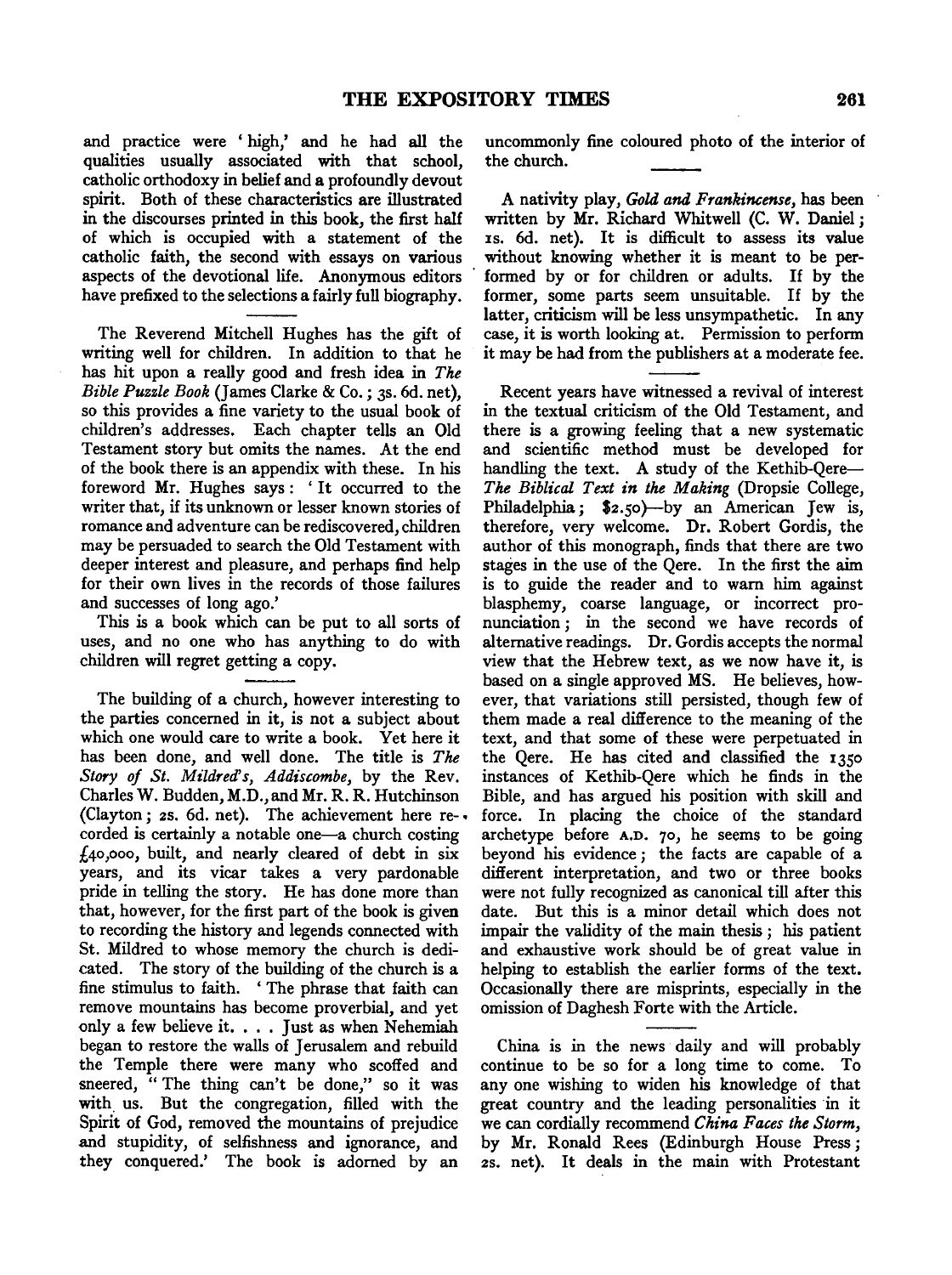Missions and the Christian Church in China, but it will surprise many to learn how big a share in the Chinese Government is taken by the leaders of the Christian Church. We get here many vivid impressions of Chiang Kai-shek and the remarkable family of the Soongs to which his wife belongs, of the Christian General Feng, and other distinguished figures. The part which the Church is playing in the development of the new China is sketched in an interesting way in a book which is packed with information.

A very. beautiful book on the way of prayer is *A Man Praying,* by Mr. J. H. Bodgener, M.A. (Epworth Press; 3s. 6d. net). To say that it is beautiful, however, is to do it much less than justice. It is intensely practical. The writer is convinced that a ' quiet time ' in which we are absorbed in our own state is apt to become morbid. And, moreover, in such circumstances we often mistake our subconscious thought for the will of God. The cure for such errors is adoration, the turning from self to the great Objective Reality. Still further, he believes that people need guidance as to the *how* of prayer. It is as wise to tell people to pray as it would be to tell one who had never learned the piano to play one of Mendelssohn's *Lieder.* He therefore offers the help that the common man needs by suggesting a way of adoration through mental images. His book is of great value because of its combination of devout feeling with keen perception of realities and shrewd common sense. It is not often we find a book on prayer so objective and inspiring.

One of the main difficulties with which a research student is faced is due to the scattering of important contributions to his subject among a large number of different periodicals and miscellaneous volumes. His first task is to discover what has been done and where it is to be found, and anything which will save him a part of this labour is to be heartily welcomed. In the sphere of Jewish studies, a most useful piece of work has been done by Mr. Jacob R. Marcus and Mr. Albert T. Bilgray, in the publication of an *Index to Jewish Festschrijten*  (Hebrew Union College, Cincinnati). Fifty-three of these complimentary volumes are treated, and there are some four thousand entries, arranged under Author, Title, and Subject. The whole has been typed and duplicated, and, for those who can obtain copies, it should prove a valuable help in the study of Judaica, including the Old Testament.

The Rev. John Maillard is known to many for his work of spiritual healing at Milton Abbey and in missions throughout the country. The story of that he has written in ' Healing in the Name of Jesus.' He has now published *Disciples of Jesus*  (Hodder & Stoughton; 5s. net), in which he commends the gospel upon which his work of healing is based. Elements in his teaching may seem somewhat precarious, as where he declares that bodily healing should be prayed for without the qualification, ' if it be Thy will,' or again where he urges that, when after prayer there is no evidence of healing, the patient should still go on believing that he is healed, in the sense that a long process of healing is going on within him in accordance with the text' first the blade, then the ear, then the full corn in the ear.' These, however, are but small items in a book of very fine Christian teaching, written with great simplicity and persuasiveness, a book full of ardent devotion to Christ and belief in the power of prayer, a book that will stimulate to faith and hope and love.

*It Began in Galilee,* by the Rev. Reginald J. Barker (Hodder & Stoughton; 6s. net), is designated in the subtitle, ' A study in revolutionary Christianity.' The writer is concerned chiefly with emphasizing the social implications of the Christian faith. To this end he reviews the ministry and teaching of Jesus, dealing with such topics as His relation to the family, to women and children, to the rich and poor, to civil rulers and foreigners. All this is done with much ability and passionate earnestness, although at times with a manifest bias of judgment and a lack of sympathetic understand- .ing of the position of those from whom the writer differs. There is evidence of wide reading throughout, and the wealth of illustration lends colour to the book. In conclusion, the writer rather vaguely indicates that ' our greatest need is some new movement which stands for the whole revolutionary outlook and experience of real Christianity.'

A book which we would warmly commend for reading during Lent is *The Yoke of Christ,* by the Rev. H. G. G. Herklots, M.A., Rector of Flixton,. Manchester (Hodder & Stoughton; 2s. 6d. net). There is an introduction by the Bishop of Manchester who tells us among other things that Mr. Herklots is a member of the Anglican Evangelical Group Movement, ' the contribution of which to the life and thought of the Church I believe in these days to be of special value.' The subject of the volume is discipline and freedom, and the keynote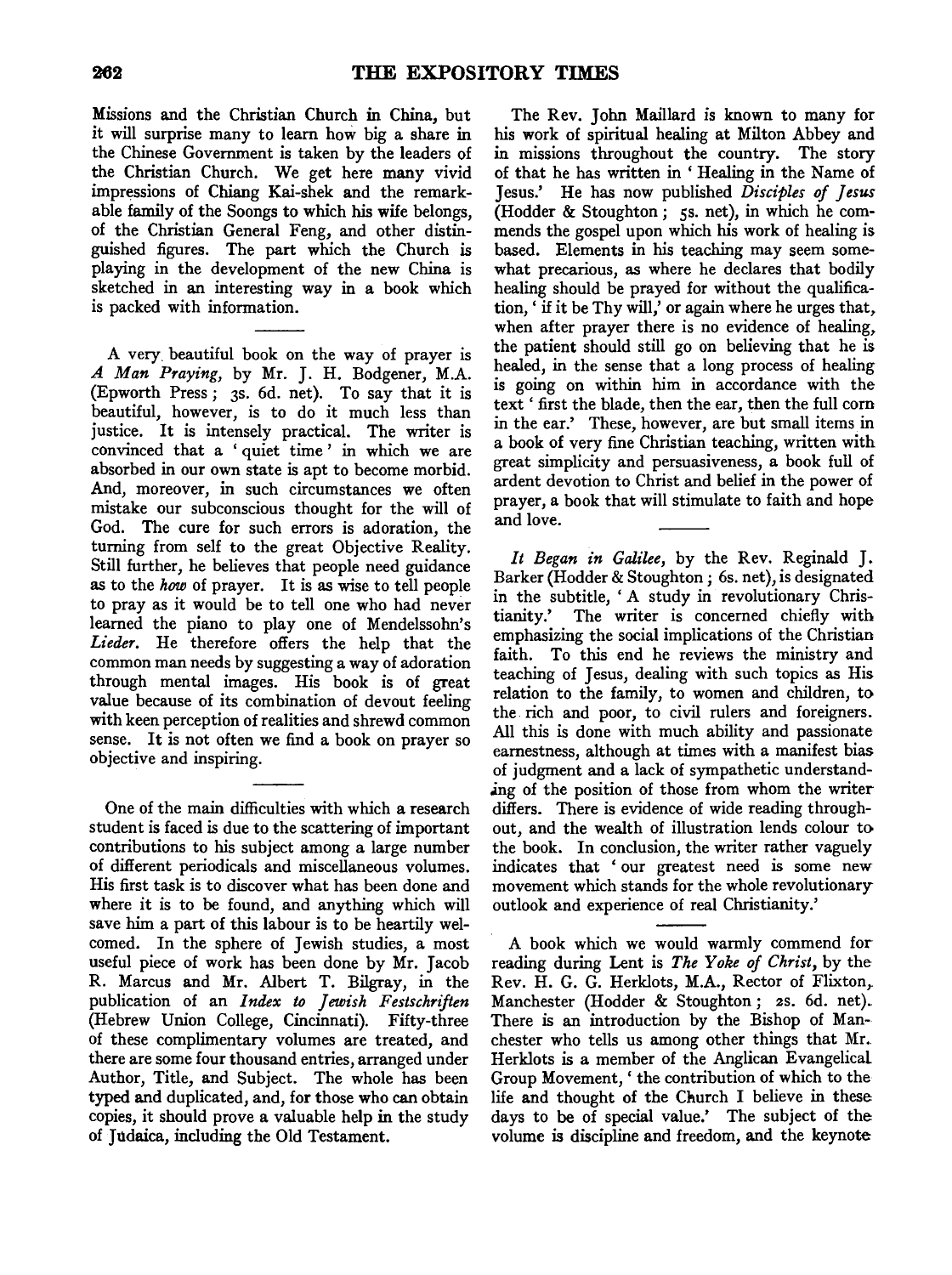may be found in the second study. We have given part of that as the sermon in The Christian Year for the fourth Sunday in Lent.

Clearness of thought and beauty of expression are always to be found in any book by Miss Evelyn Underhill, and this little manual of devotion- $The$ *Mystery of Sacrifice* (Longmans; 2s. 6d. net)-is no exception. It is a meditation upon the Eucharistic Liturgy, following mainly the order of the Anglican Prayer Book, but supplemented by references to, and extracts from, other Forms of Service, especially of the Eastern Church. The organic character of the Liturgy is emphasized, and although the various phases-the Preparation, the Oblation, the Intercession, the Consecration, and the Communion-are treated of successively, the unity of the whole is never lost sight of. The chapter on Intercession is particularly impressive, if, indeed, any distinctions are possible in a book which is uniformly beautiful and uplifting. Miss Underhill's name is specially associated with the exposition of Mysticism in its purest form, but she is no believer in any kind of Mysticism which leaves behind the sense-world, and ' the whole rich tangle of creation, loved and supported by God.' She is strongly opposed to any division in thought or religious practice between personal devotion and the service of humanity. ' The Eucharistic life is not a devotional addition to existence, but the clue to all real existence whether social or personal.' She urges also that there should be no abrupt division between the preparatory Eucharistic adoration of God and the act of Communion. This, in her view, goes far to ruin the essential Christian synthesis: 'it is only those who have accepted the long, exacting discipline of preparation, who have offered themselves in oblation, given themselves to intercession, and finally surrendered all to the triune consecrating power, who can enter into the depth and fullness of that mysterious Communion in which man feeds upon the selfgiven Divine Life.'

It would be difficult to find a book more valuable than this as a devotional preparation for Holy Communion.

The Bishop of London's series of Lenten books has now reached its fifteenth year, and the issue of each new volume is an annual event eagerly anticipated by many. The little volume for this year has been written by Bishop Horace Crotty, D.D., who, after twenty-seven years of service in Australia, is now Vicar of St. Pancras. Its title is *The Church* 

*Victorious* (Longmans; 2s. 6d. net), and as the Bishop of London remarks in his Introduction, ' it is an encouraging and hopeful book. There is so much pessimism about in the world, even in the Church, to-day, that it is a great help to read such a book.' The writer has very fresh and decided views upon many subjects connected with the Church's life and work. His message will stimulate thought and stir to action. It combines in a rare degree and with a fine balance the spirit of private devotion and the spirit of public service.

There are so many books on ethics, both popular and academic, that a new one would seem to need some justification. *New Morals for Old,* by the Rev. V. A. Holmes-Gore, M.A. (Longmans ; 3s. 6d. net), justifies itself by its subtitle, ' Being an Attempt to Restate and Defend the Christian Ideal of Marriage.' Does it need to be defended ? If the answer is that it is being attacked on all sides, and most fervently in current fiction, it might be sufficient to say that the attack on Christian marriage follows inevitably the decay of Christian faith. Christian belief is the only sanction of Christian morality. All the same, a restatement of the Christian moral ideal is not quite superfluous, and this the writer supplies in his opening chapters. There is a certain lack of coherence in the argument, but on the whole the book is a useful one.

Teachers in both day and Sunday schools will be grateful to Miss Ethel L. Smither for her book, *The Use of the Bible with Children* (Methodist Book Concern, New York; 75 cents). She is an experienced teacher and knows her subject. In successive chapters of a general character she lays down some principles for the teacher's guidance, and then proceeds to the use of the Bible in each grade from the nursery school onwards. There is a wealth of wisdom and knowledge in these pages, drawn from the stores of the writer's own experiments, and the book may be commended to all who are engaged in the religious training of the young.

We have received a copy of the twenty-third annual Hale Memorial Sermon, published by the Seabury-Westem Theological Seminary, Evanston, Illinois. It is entitled *The* ' *Western' Text of the Gospels* (so c.), and is from the pen of that able and industrious New Testament scholar, the Rev. William Henry Paine Hatch, Ph.D., D.D., D.Theol., Professor in the Episcopal Theological School, Cambridge, Massachusetts. Dr, Hatch upholds Professor J. H. Ropes' views of the 'Western'